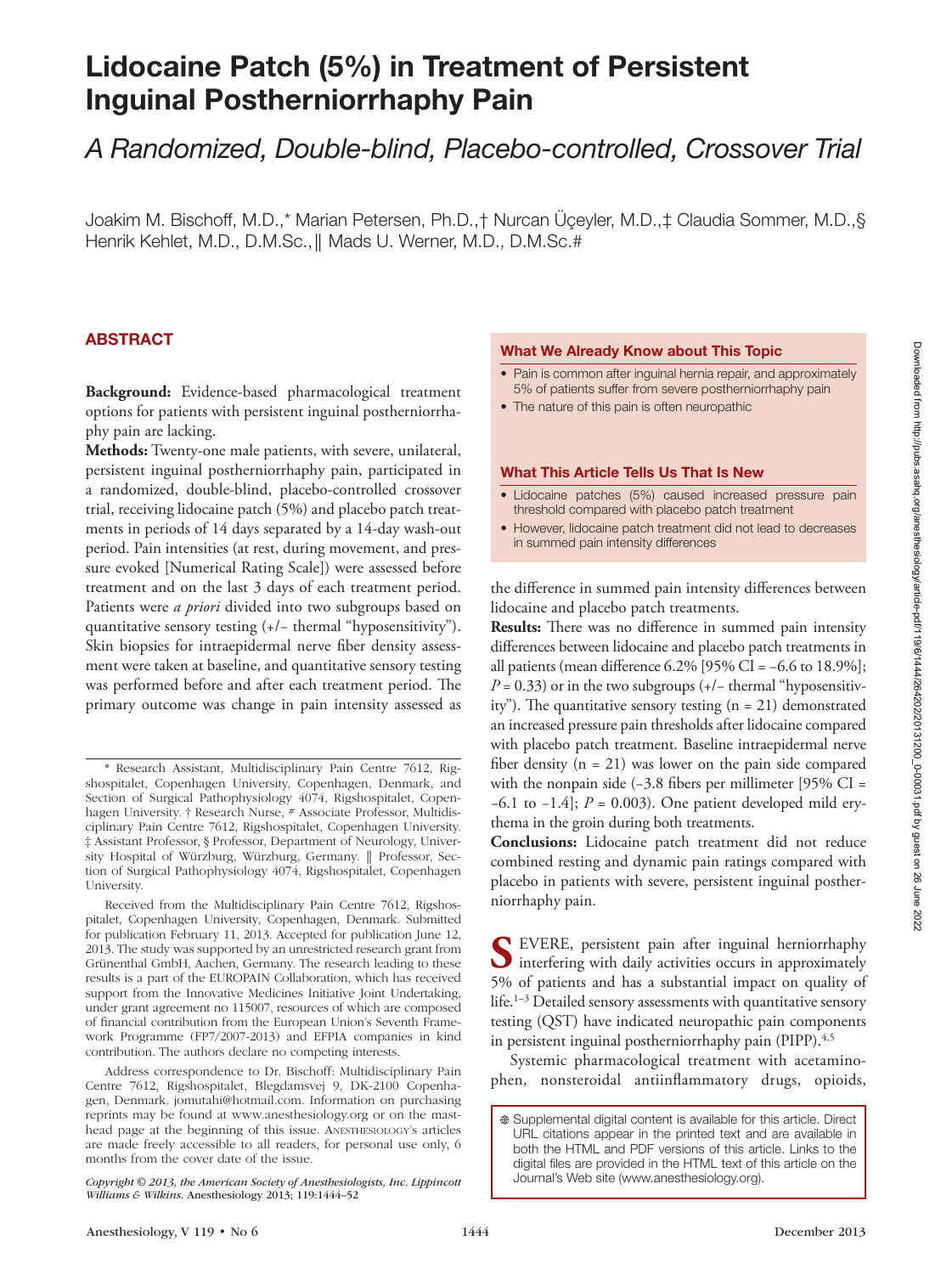anticonvulsants (*e.g.*, pregabalin and gabapentin), tricyclic antidepressants, and selective serotonin and norepinephrine reuptake inhibitors is used in the management of PIPP, despite the lack of procedure-specific evidence of efficacy from randomized studies. Lidocaine patches have been recommended as a first-line treatment option for localized neuropathic pain, $6$  but there is a void in the literature with regard to postsurgical neuropathic pain. Topical treatment with a lidocaine patch (5%) has potential advantages due to the local action and low systemic exposure of lidocaine, leading to a low risk of systemic adverse events and drug interactions.7 Presumably, the lidocaine patch reduces pain by acting on voltage-gated sodium channels on hyperactive or damaged nociceptors, thereby decreasing afferent nociceptive input.<sup>7,8</sup> In randomized studies, lidocaine patches were effective in patients with postherpetic neuralgia, $7$  and open-label studies have suggested efficacy in other neuropathic pain conditions.<sup>9</sup> An analgesic effect of lidocaine patches in persistent postsurgical pain has been suggested, $10,11$  but randomized controlled studies are lacking.

A classification of patients into predefined subgroups based on their sensory profiles has been proposed in studies assessing drug efficacy.<sup>12,13</sup> In a randomized, placebo-controlled crossover study in postherpetic neuralgia patients, Wasner *et al*. 14 demonstrated that lidocaine patches reduced pain in patients with impaired nociceptor function, as indicated by hypoalgesia to heat, but *not* in patients with preserved/sensitized nociceptor function. According to this QST profile-based approach, patients in the current study were *a priori* divided into two subgroups according to their thermal thresholds: one group *with* thermal "hyposensitivity" and another group *without* thermal "hyposensitivity." Thus, in the current study, we tested the hypothesis that lidocaine patch treatment would reduce pain in PIPP and that the analgesic efficacy would be different in subgroups of patients based on sensory profiles. The aims of the study were *first* to investigate the effects of lidocaine patches on pain and sensory thresholds for the treatment of PIPP and s*econd* to evaluate sensory profile-dependent differences in analgesic efficacy of the lidocaine patch. In addition, skin punch biopsies with baseline assessments of intraepidermal nerve fiber density (IENFD) were included to morphologically complement the patients' sensory profile.

## Materials and Methods

This randomized, double-blind, placebo-controlled, crossover study was approved by the Ethics Committee of the Capital Region of Denmark (H-2-2011-051), the Danish Medicines Agency (EudraCT-Nr. 2011-001258-27), and The Danish Data Protection Agency. The study was registered

on ClinicalTrials.gov (NCT01443325). It was conducted in compliance with guidelines for Good Clinical Practice and was monitored by the Copenhagen University Hospital Good Clinical Practice Unit. The study was conducted at the Rigshospitalet, Multidisciplinary Pain Centre, between September 2011 and June 2012. Patients included in the study were referred to the Multidisciplinary Pain Centre by a surgeon or general practitioner. All patients gave written informed consent to participate in the study. Inclusion criteria specified male patients, aged 18 yr or more, with severe unilateral PIPP (Numerical Rating Scale [NRS, 0–10] >6) for more than 6 months. Concomitant analgesics were permitted, provided that patients had received a stable regimen for at least 4 weeks before study entry and were maintained on a stable dose during the study. Exclusion criteria were known allergy to local anesthetic drugs or vehicle ingredients in the patches, inflamed or injured skin at the application site, severe cardiac impairment, use of class I antiarrhythmic drugs (*e.g.*, tocainide and mexiletine), known severe hepatic disorder, known severe renal impairment, known recurrent hernia, alcohol or drug abuse, known diseases impairing central or peripheral nerve function, bilateral groin pain, inability to understand Danish, signs of cognitive impairment, or inability to understand and cooperate with study requirements. Patients were recruited in a 1:1 ratio according to their thermal sensory profile in the groin region evaluated with assessments of warmth detection threshold, cool detection threshold, heat pain threshold, and cold pain threshold. Patients with 3 or more increased thermal thresholds were classified as patients with thermal "hyposensitivity." Patients with 2 or less increased thresholds (including normal or decreased thresholds) were classified as patients *without* thermal "hyposensitivity." An increased thermal threshold was defined by a side-to-side difference in threshold of 2°C or more compared with the contralateral side or a control site (lower arm) in patients who were bilaterally operated.

## *Randomization and Blinding*

Randomization was performed by Herning Hospital Pharmacy (Herning, Denmark) using a computer-generated randomization list.\*\* Block randomization with block sizes of four patients was used. The lidocaine 5% patches and the placebo patches appeared identical and were packed by the hospital pharmacy in identical small plastic boxes. The patients and the investigators were blinded to the treatment sequence throughout the study.

## *Pain Ratings and Sleep Interference*

Patients recorded pain ratings and sleep interference in a diary. Pain intensity was recorded on an NRS (0 = no pain and 10 = worst pain imaginable) twice-daily (morning and evening) on the last 3 days before treatment and on the last 3 days in each treatment period. Pain intensity was evaluated during three standardized conditions: at rest in the supine \*\* Available at: [www.randomization.com.](http://www.randomization.com) Accessed July 16, 2013. position, during transition from supine to sitting position,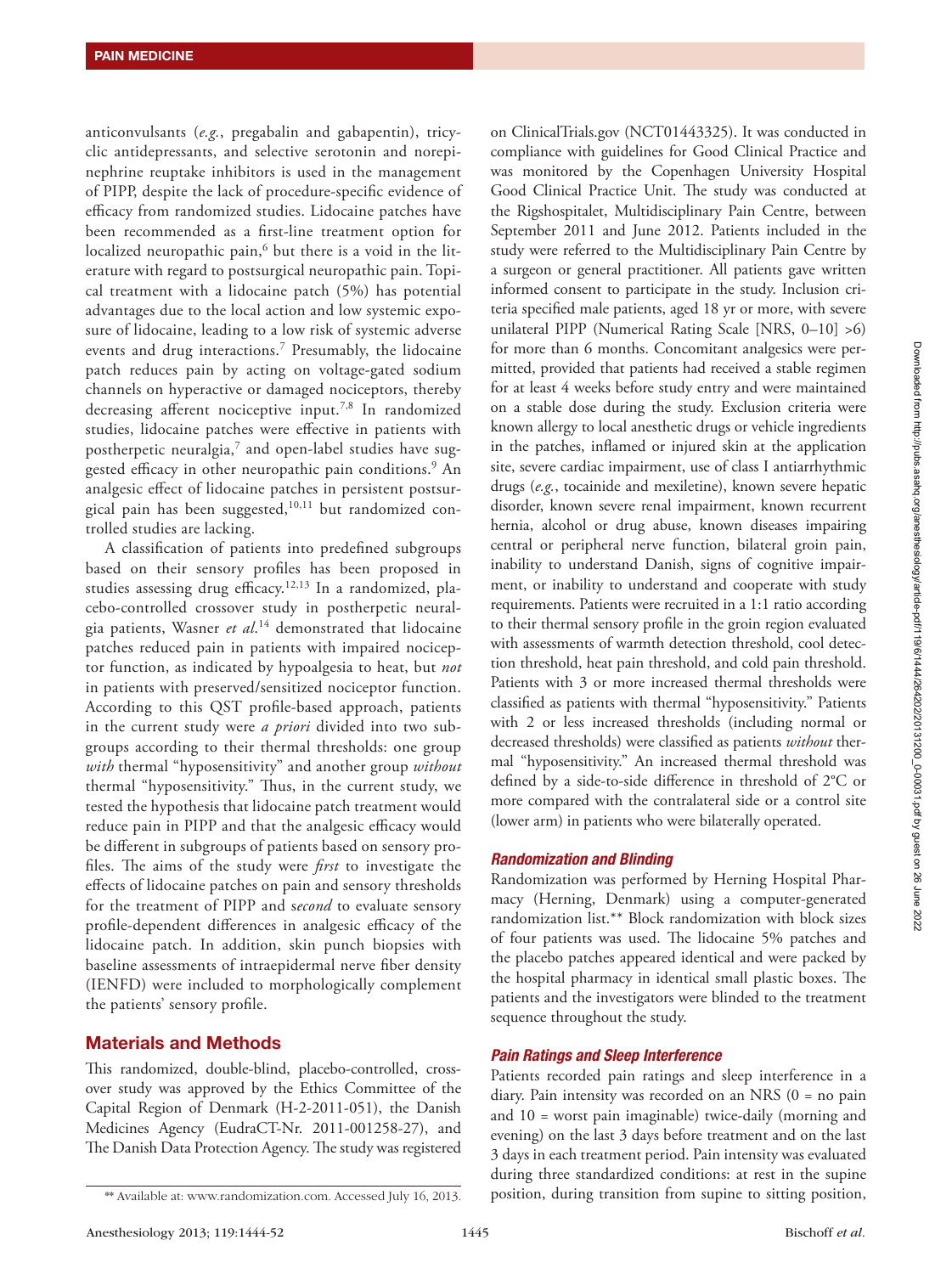and during the patient's palpation of the most painful area in the groin. In addition, sleep interference due to pain was evaluated every morning in the last 3 days before treatment and on the last 3 days in each treatment period with the Daily Sleep Interference Scale (0–10, 0 = pain did not interfere with sleep,  $10 = \text{pain completely interpreted with sleep}$ .<sup>15</sup> Patients were telephonically contacted at 14-day intervals by the research nurse and reminded about the 3-day assessment period.

## *Questionnaires*

Patients completed questionnaires, assessing secondary endpoints, before and after each patch treatment period. The self-report version of the Leeds Assessment of Neuropathic Symptoms and Signs Pain Scale (S-LANSS)<sup>16</sup> was used for evaluation of neuropathic pain. Psychological factors were assessed with the Hospital Anxiety and Depression Scale 17 and the Pain Catastrophizing Scale.<sup>18</sup>

#### *Sensory Mapping*

Before sensory testing, hair in the inguinal and suprapubic regions was cautiously trimmed with a surgical clipper (3M 9671, St. Paul, MN). Sensory mapping in the inguinal area was performed with a 25°C metal roll (Somedic AB, Hörby, Sweden; width 3.2 cm), moved in linear paths at a rate of 1–2cm/s from skin with normal cool sensation into the inguinal area to indicate sensory changes. Changes in cool perception (hypoesthesia, hyperesthesia) were indicated by a marker on the skin, and subsequently the mapped areas were transferred to a transparent sheet. Area assessment was performed with a computer-assisted drawing program (Canvas 12.0; ACD Systems, Seattle, WA).

### *QST*

The QST testing area included the point of maximum pain, and the assessments were made in both inguinal regions. Thermal detection and pain thresholds (warmth detection threshold, cool detection threshold, and heat pain threshold) were assessed with a computer-controlled thermode (Somedic AB;  $2.5 \times 5.0 \text{ cm}^2$ ). Baseline temperature was 32°C, and thermal stimuli were applied at a rate of  $\pm 1^{\circ}$ C/s and the cutoff limits were set at 50° and 5°C for heat and cold assessments, respectively. A heat stimulus (5 s at 47°C, ramp rate 1°C/s) was applied to assess the suprathreshold

heat pain perception evaluated by the patient (NRS, 0–10). Pressure pain threshold was assessed at the point of maximum pain using a pressure algometer (Somedic AB; 1-cm2 felt-tipped probe) applied perpendicularly to the skin, until pain was reported or the pressure exceeded the cutoff value (350 kPa). All QST parameters were tested in triplicate and median values were used. Sensory mapping and QST were performed before and after each treatment period (fig. 1).

### *Skin Biopsies*

After the QST assessments at the first clinical visit, two 3-mm punch biopsies (disposable biopsy punch; Miltex, York, PA) were taken, using a sterile technique during local anesthesia with 10mg/ml of mepivacaine (AstraZeneca AB, Södertälje, Sweden). The biopsies were taken at the point of maximum pain, and on the contralateral side as a control, and IENFD was assessed in accordance with previously described techniques.19,20 The skin biopsies were fixed in 4% paraformaldehyde, washed in phosphate buffer solution, and stored in 10% sucrose with 0.1 m phosphate buffer solution at 4°C. The biopsies, blinded with regard to side, were subsequently forwarded to the Department of Neurology, University of Würzburg, Würzburg, Germany, for analyses. Cryostat sections (50 μm) were immunoreacted with the panneuronal marker PGP9.5 (1:800; UltraClone, Wellow, United Kingdom) and visualized with Cy3-labeled anti-rabbit antibodies (1:100; Amersham Biosciences, Piscataway, NJ), and counted using a Zeiss Axiophot 2 microscope (Wetzlar, Germany) and Spot advanced software (Windows Version 4.5; Sterling Heights, MI).

### *Treatment Procedure*

The lidocaine 5% patches (Versatis,  $14 \times 10 \text{ cm}^2$ ; Grünenthal GmbH, Aachen, Germany) contain 700mg (5% w/w) of lidocaine. Lidocaine is continuously released at the site of patch application. The systemic uptake is low with approximately 3% reaching systemic circulation.<sup>9</sup> Patch treatment started 14 days after skin biopsies were taken to allow time for wound healing. At the first and third clinical visit, patients received a small plastic box with patches for the next treatment period. Patients were instructed to apply one patch in the groin region with the point of maximum pain in the center of the patch. The patch was applied for 12 h/day followed by a patch-free



Fig. 1. Study algorithm.  $\text{QST} =$  quantitative sensory testing.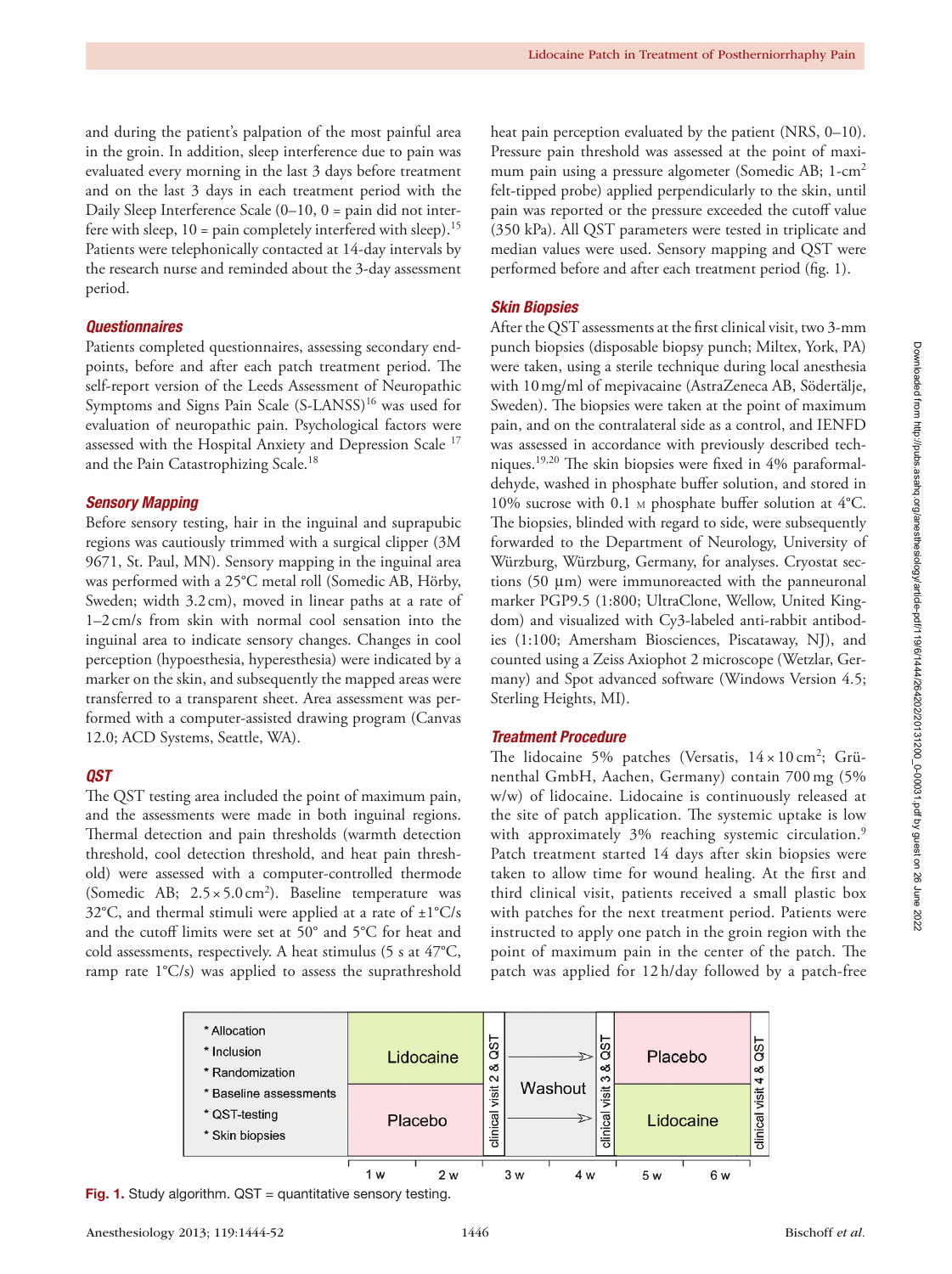

Fig. 2. Flow diagram of patients in the study.

interval of 12 h. Each treatment period lasted 14 days separated by a 14-day wash-out period to reduce carry-over effects (fig. 1). Clinical visits with QST assessments and

questionnaires were scheduled at days 15–17, days 25–27, and days 43–45 after start of the first treatment period. A time margin of 3 days was allowed.

|                                         | <b>With Thermal</b><br>"Hyposensitivity"<br>$(n = 11)$ | <b>Without Thermal</b><br>"Hyposensitivity"<br>$(n = 10)$ | <b>All Patients</b><br>$(n = 21)$ |
|-----------------------------------------|--------------------------------------------------------|-----------------------------------------------------------|-----------------------------------|
| Age (yr)*                               | 59 (15)                                                | 55 (12)                                                   | 57 (13)                           |
| BMI (kg/m <sup>2</sup> ) <sup>*</sup>   | 25(2)                                                  | 25(4)                                                     | 25(3)                             |
| Duration of pain (mo)†                  | 49 (25 - 67)                                           | 47 (32-73)                                                | 47 (29 - 70)                      |
| Primary/recurrent operation, n‡         | 9/2                                                    | 7/3                                                       | 16/5                              |
| Open mesh/laparoscopic, n‡              | 10/1                                                   | 6/4                                                       | 16/5                              |
| Unilaterally/bilaterally operated, n    | 7/4                                                    | 5/5                                                       | 12/9                              |
| Exploratory surgery for pain, yes/no, n | 6/5                                                    | 4/6                                                       | 10/11                             |
| Concomitant pain medication, yes/no, n  | 4/7                                                    | 5/5                                                       | 9/12                              |
| Acetaminophen, n                        | 3                                                      | 3                                                         | 6                                 |
| NSAID <sub>s</sub> , n                  | 3                                                      | 2                                                         | 5                                 |
| Gabapentin, n                           | 0                                                      |                                                           |                                   |
| Tricyclic antidepressant, n             | 0                                                      |                                                           |                                   |
| Opioids, n                              |                                                        | 3                                                         | 4                                 |
| Baseline pain ratings§                  |                                                        |                                                           |                                   |
| Pain at rest (NRS)                      | $5(2-7)$                                               | $7(5-8)$                                                  | $6(4-7)$                          |
| Pain during movement (NRS)              | $5(2-8)$                                               | $8(5-9)$                                                  | $7(5-8)$                          |
| Pain during palpation (NRS)             | $8(5-9)$                                               | $8(5-9)$                                                  | $8(6-8)$                          |

| Table 1. | <b>Baseline Patient Characteristics</b> |  |
|----------|-----------------------------------------|--|
|----------|-----------------------------------------|--|

\* Mean (SD). † Median (25–75% interquartile range). ‡ Pain-generating inguinal hernia operation. § Pain ratings at baseline assessed at rest in the supine position, during transition from supine to sitting position, and during the patient's palpation of the most painful area in the groin. Values are medians (95% CI).

BMI = body mass index; NRS = Numerical Rating Scale; NSAID = nonsteroidal antiinflammatory drugs.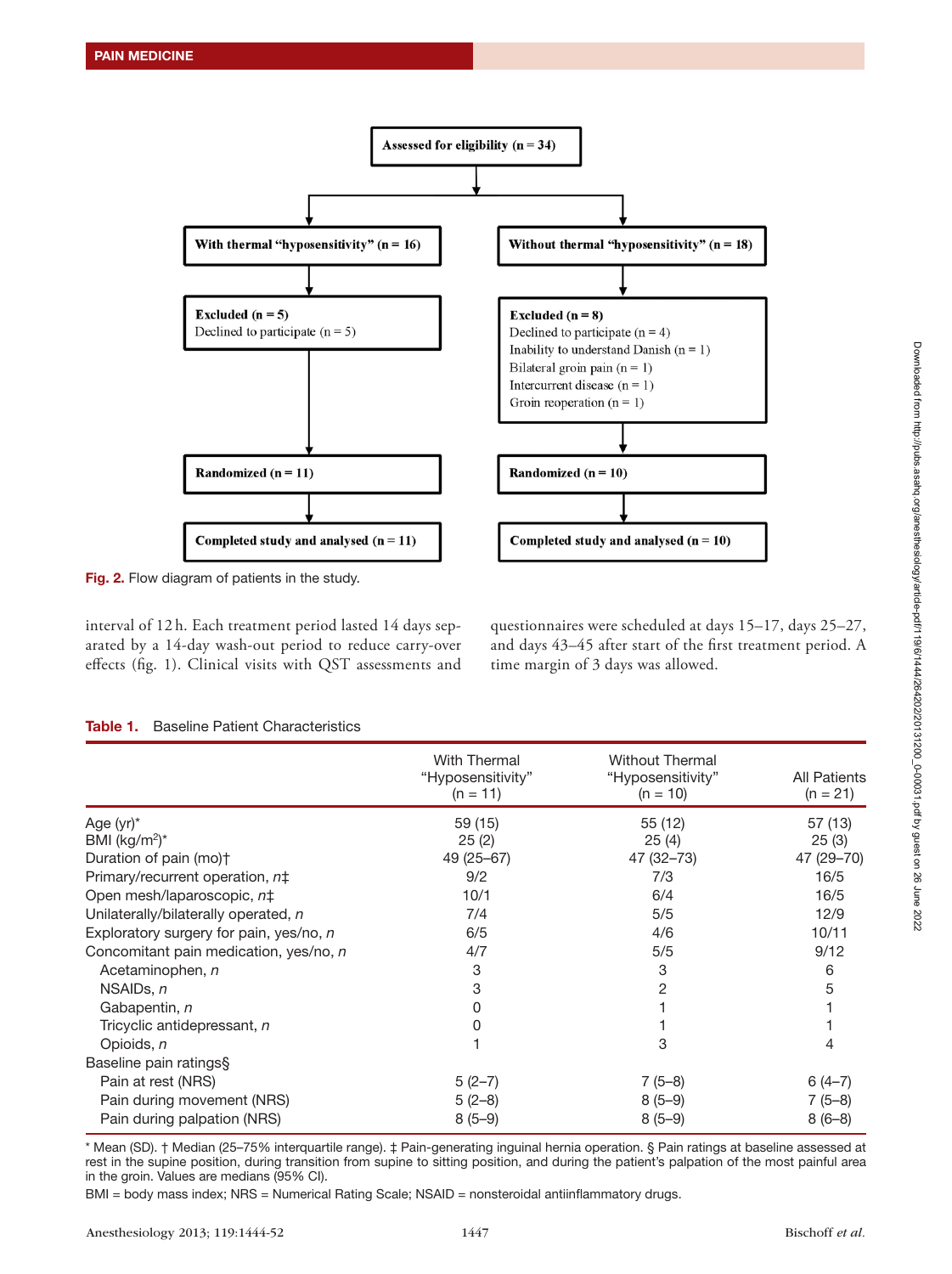|                                                 | Lidocaine                    | Placebo                       | Difference                     | P Value |
|-------------------------------------------------|------------------------------|-------------------------------|--------------------------------|---------|
| With thermal "hyposensitivity" ( $n = 11$ )     |                              |                               |                                |         |
| SPID (NRS)                                      | $-0.7$ ( $-4.0$ to 2.6)      | $-0.2$ ( $-3.0$ to 2.7)       | $-0.5$ ( $-3.8$ to 2.7)        | 0.71    |
| SPID percentage                                 | $-4.8$ ( $-19.2$ to 9.5)     | $-0.4$ ( $-16.6$ to 15.8)     | $-4.4$ ( $-20.6$ to 11.7)      | 0.55    |
| Without thermal "hyposensitivity"<br>$(n = 10)$ |                              |                               |                                |         |
| SPID (NRS)                                      | $6.9(0.5 - 13.3)$            | 1.7 ( $-1.8$ to 5.2)          | $5.2$ (-1.5 to 11.9)           | 0.11    |
| SPID percentage                                 | $19.2(2.1 - 36.2)$           | 1.4 $(-9.4 \text{ to } 12.1)$ | 17.8 $(-2.6 \text{ to } 38.2)$ | 0.08    |
| All patients ( $n = 21$ )                       |                              |                               |                                |         |
| SPID (NRS)                                      | $2.9$ (-0.7 to 6.5)          | $0.7$ (-1.4 to 2.8)           | $2.2$ (-1.3 to 5.7)            | 0.21    |
| SPID percentage                                 | $6.6(-4.9 \text{ to } 18.1)$ | $0.4$ (-8.6 to 9.5)           | $6.2$ (-6.6 to 18.9)           | 0.33    |

Table 2. Changes in Pain Intensity Presented as SPID for Lidocaine and Placebo Patch Treatments, and the Estimated Effect Size

Values are mean (95% CI). Positive values of SPID indicate pain reduction after treatment. *P* values indicate paired comparisons of SPID (lidocaine *vs*. placebo [paired *t* test]).

NRS = Numerical Rating Scale; SPID = summed pain intensity difference.

#### *Statistical Analysis*

Pain intensities during the three standardized conditions (at rest, movement, and pressure evoked) were assessed twicedaily during the last 3 days before and during the last 3 days of each treatment period. The median value of the three standardized pain assessments was used to calculate the summed pain intensity (SPI) values (comprising six median values [assessments twice-daily for 3 days]). The SPI differences (SPID) were calculated as the differences in SPI values before and after each patch treatment period. The primary outcome was the difference in SPID between lidocaine patch and placebo patch treatments calculated for all patients  $(n = 21)$ . In addition, the difference in SPID between lidocaine patch and placebo patch treatments was calculated for patients in the two subgroups: patients with thermal "hyposensitivity"  $(n = 11)$  and patients without thermal "hyposensitivity"  $(n = 10)$ .

Relevant variability data from previous studies were not available and the power analysis in this superiority trial therefore was based on the authors' best estimates for the PIPP population. With an estimated within-patient SD for the SPI assessments of 3.1 (NRS), a minimal relevant difference for the six SPI assessments of 6 (NRS), a significance level of 0.01 and a power of 0.8, the estimated number of patients needed were calculated to be 10 in each subgroup (20 in total).

For secondary outcomes, including QST parameters, sensory mapping areas, and questionnaire scores (Daily Sleep Interference Scale, Hospital Anxiety and Depression Scale, Pain Catastrophizing Scale, and S-LANSS), differences between before and after each treatment ( $\Delta$  values = posttreatment − pretreatment value) were used to compare changes between lidocaine and placebo patch treatments. Data were assessed for normality with Kolmogorov–Smirnov tests and visually by relevant plots. Paired data were analyzed with a *t* test (normally distributed data) or Wilcoxon signed-rank test (nonnormally distributed data). Two-tailed tests were used. Values are presented as mean (95% CI or

SD) for normally distributed data and median (95% CI or interquartile range) for nonnormally distributed data. Analyses were performed using statistical software (SPSS 20.0, Chicago, IL). Calculations of nonparametric 95% CI were performed with MedCalc Software (12.3.0.0; Mariakerke, Belgium). To reduce the likelihood of a type I error, due to multiple comparisons, the significance level was set at a *P* value less than 0.01.

## **Results**

Twenty-one patients were randomized. All patients completed the study and were included in the data analyses (fig. 2). Baseline demographics of patients are presented in table 1. Data from the three pain ratings (at rest, during movement, and pressure evoked) are included in the table, Supplemental Digital Content 1, [http://links.lww.com/](http://links.lww.com/ALN/A964) [ALN/A964.](http://links.lww.com/ALN/A964)

## *Pain*

Calculations of changes in pain intensity (SPID) in all patients (n = 21) did not show any differences between lidocaine and placebo patch treatments (table 2 and fig. 3). The mean difference in SPID percentage was  $(6.2\%$  [95% CI = -6.6 to 18.9%];  $P = 0.33$ ). Similarly, there was no statistically significant difference between lidocaine and placebo patch treatment in the two subgroups with  $(n = 11)$  or without (n = 10) thermal "hyposensitivity." In patients without thermal "hyposensitivity," the mean difference in SPID percentage was (17.8% [95% CI = −2.6 to 38.2%]; *P* = 0.08).

#### *S-LANSS, Psychological Factors, and Sleep Quality*

Sixteen of 21 patients (76%) reported an S-LANSS score of 12 or more at baseline suggesting pain components of neuropathic origin.16 The median (95% CI) S-LANSS score at baseline was 18 (16–18). Analyses of changes in S-LANSS score during treatment demonstrated no differences between lidocaine and placebo patch treatments. In addition, Pain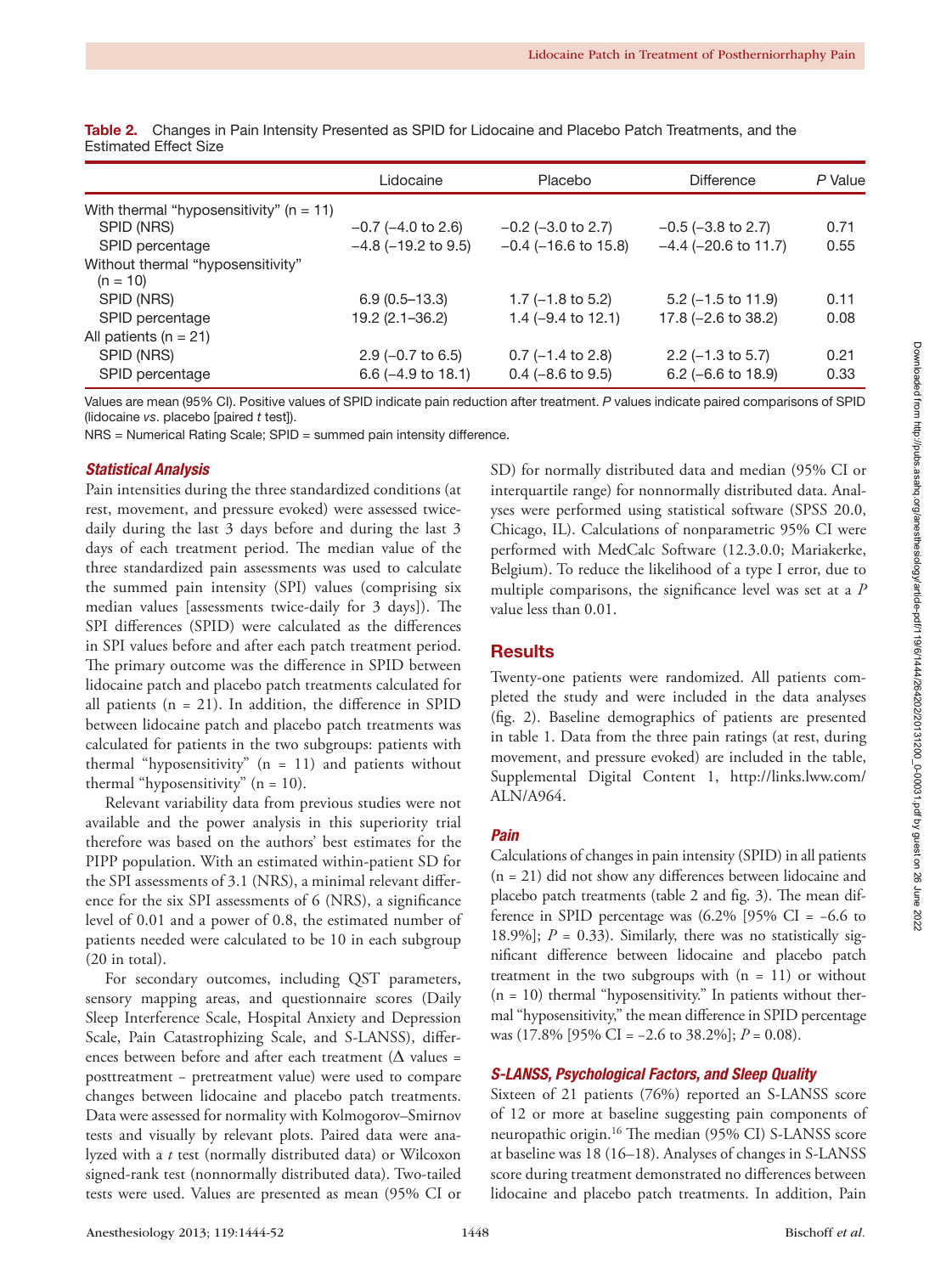

Fig. 3. Summed pain intensity differences (SPIDs) for lidocaine and placebo patch treatments. (*A*) Patients with thermal "hyposensitivity" (n = 11). (*B*) Patients without thermal "hyposensitivity" (n = 10). (*C*) All patients (n = 21). The mean SPIDs are indicated by *arrows*.

Catastrophizing Scale, Hospital Anxiety and Depression Scale scores, and sleep quality (Daily Sleep Interference Scale) did not differ between lidocaine and placebo patch treatments (one patient did not complete all questions from the Hospital Anxiety and Depression Scale questionnaire and was not included in the analysis).

#### *Sensory Mapping*

Baseline sensory mapping with a metal cool roller demonstrated sensory abnormalities in the groin area with pain in the majority of patients (fig. 4). All 11 patients with thermal "hyposensitivity" had an area of cool hypoesthesia in the groin. Among the 10 patients without thermal

"hyposensitivity," 1 patient had an area with cool hyperesthesia, 5 patients had an area with cool hypoesthesia, and in 4 patients no sensory mapping abnormalities in the groin were observed. Mapping areas did not change between lidocaine and placebo treatments (*P* > 0.35; paired *t* test).

## *QST*

The pressure pain threshold increased after lidocaine patch treatment compared with placebo in all patients (n  $= 21$ ), mean difference (33.2 kPa [95% CI = 10.1–56.3];  $P = 0.007$ , and in the subgroup of patients with thermal "hyposensitivity" (table 3). Changes in thermal thresholds and suprathreshold heat pain perception did not differ between lidocaine and placebo patch treatments (table 3).

## *IENFD*

Assessment of punch biopsies in the 21 patients with pain revealed a decreased IENFD on the pain side compared with the nonpain side, mean difference (−3.8 fibers per millimeter [95% CI = −6.1 to −1.4]; *P* = 0.003; table 4).

#### *Patients Experience of Pain Relief*

Patients were asked whether they experienced pain relief from the treatment. In the "hyposensitivity" subgroup (n = 11), three patients experienced pain relief from the lidocaine patch, one patient from the placebo patch, and seven patients did not experience pain relief from any of the patches. Among patients without thermal "hyposensitivity"  $(n = 10)$ , five patients experienced pain relief from the lidocaine patch, one patient from the placebo patch, and four patients did not experience pain relief from any of the patches.

#### *Sequence Effect*

To investigate a potential sequence effect, the total pain reduction in patients receiving lidocaine patches in the first treatment period was compared with the total pain reduction in patients receiving lidocaine patches in the second treatment period.<sup>21</sup> The analysis  $(n = 21)$  demonstrated no sequence effect, mean difference (NRS): −1.5 (95% CI = −11.3 to 8.4); *P* = 0.76 (unpaired *t* test).

#### *Adverse Events*

One patient developed mild erythema in the groin area during treatment with lidocaine and placebo patches. The erythema resolved shortly after treatment completion. No other adverse events or complications were seen.

## **Discussion**

This randomized, double-blind, placebo-controlled study is the first study to evaluate the analgesic and sensory effects of lidocaine patches in a homogenous patient group, with persistent postsurgical pain after well-defined surgical procedures. A neuropathic pain component in  $PIPP<sup>4,5</sup>$  is corroborated in the current study by baseline S-LANSS scores suggesting pain of predominantly neuropathic origin in 76%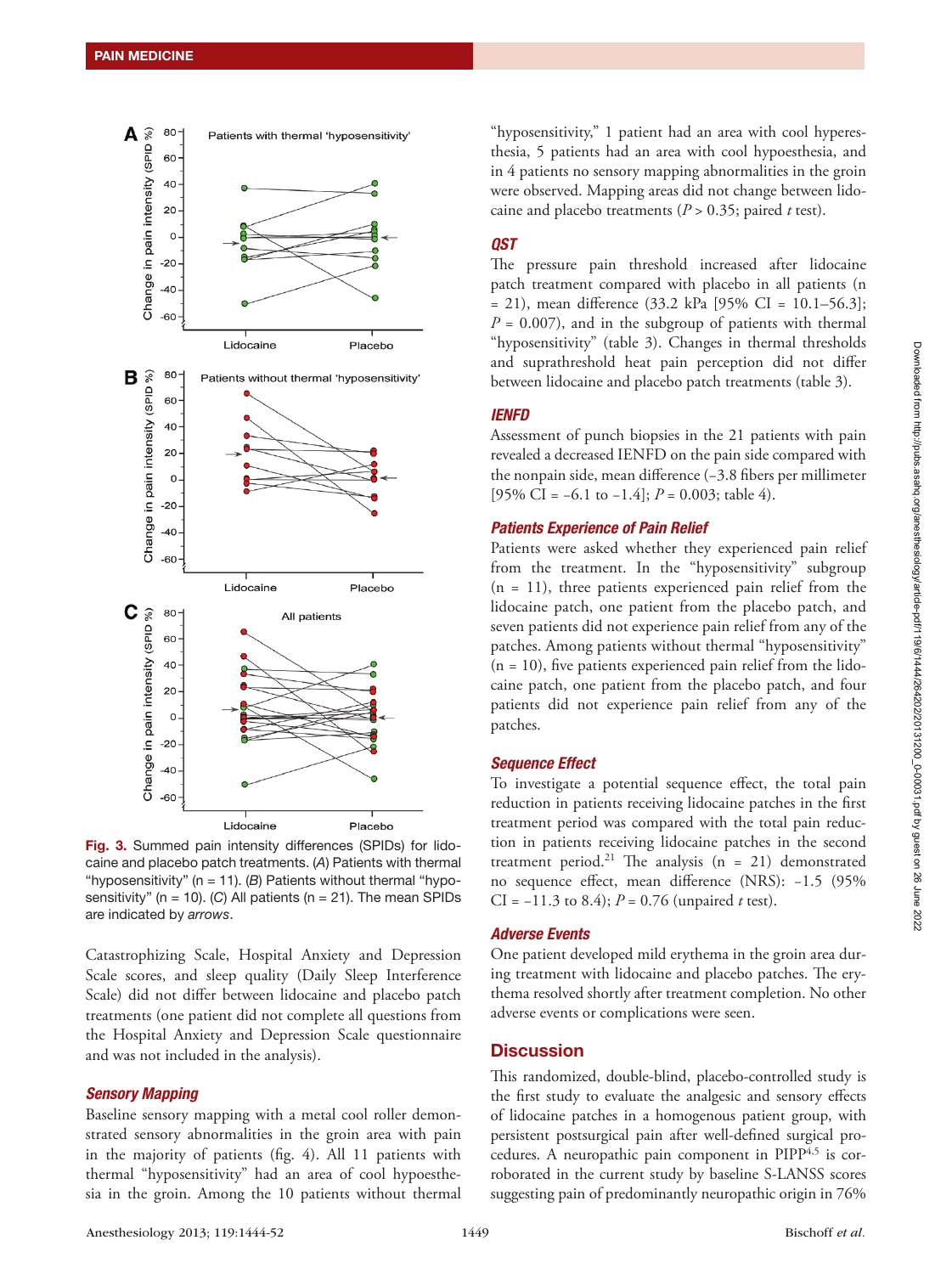

Fig. 4. Sensory mapping at baseline tested with metal cool roller. Areas from each patient were transposed to the drawing. *Small black circles* indicate the superior anterior iliac spine and the pubic tubercle. The *red circles* indicate the approximate site for maximum palpatory pain (on the pain side), and the *red rectangles* indicate the outline of the assessment thermode. *Blueshaded polygons* indicate individual cool *hypo*esthesia area. *Red-shaded area* indicates cool *hyper*esthesia. (*A*) Patients with thermal "hyposensitivity" (n = 11). (*B*) Patients without thermal "hyposensitivity" (n = 10).

of patients. The study did not show significant differences between lidocaine and placebo patches, for the primary outcome parameter, pain relief. In addition, sensory mapping and QST assessments did not demonstrate cutaneous sensory changes after lidocaine patch treatment; however, a statistically significant effect of lidocaine patches on pressure pain thresholds was observed. Thermal thresholds did not change after lidocaine patch treatment. This finding is in accordance with observations from a randomized controlled trial where the sensory function after lidocaine patch application was assessed in healthy volunteers using QST.<sup>22</sup> In this study, thermal thresholds remained largely unchanged after lidocaine patch application.

## *IENFD*

Skin punch biopsies showed a reduction in IENFD on the pain side compared with the nonpain side. This study is, to our knowledge, the first attempt to quantify nerve fiber density in patients with postsurgical pain, and the finding of reduced IENFD on the painful side corroborates the neuropathic component of the pain. Perioperative injury to one or more of the three inguinal nerves (*i.e.*, the ilioinguinal,

iliohypogastric, or genitofemoral nerves) may underlie this reduction in skin innervation.<sup>23</sup>

#### *Treatment Efficacy in Sensory Subgroups*

A number of clinical trials in patients with neuropathic pain have reported higher treatment efficacy in certain subgroups based on sensory profiles.13,24–26 Thus, Wasner *et al*. 14 demonstrated a statistically significant pain relief of lidocaine patches in postherpetic neuralgia patients with impaired nociceptor function (heat hypoalgesia), but not in patients with preserved/sensitized nociceptor function. Results from the current study on the contrary suggest a possible analgesic effect of lidocaine patches in the subgroup of patients with preserved nociceptors (without thermal "hyposensitivity"), although statistical significance was not achieved. In a lidocaine patch study in patients with distal painful neuropathies, no association between sensory profiles and lidocaine patch treatment response was observed.<sup>27</sup> Thus, in the few available studies, no consistent association between sensory profiles and treatment efficacy of lidocaine patches has been observed. Furthermore, the specific pain-relieving mechanisms of lidocaine patches in patients with neuropathic pain remain to be clarified.<sup>28,29</sup>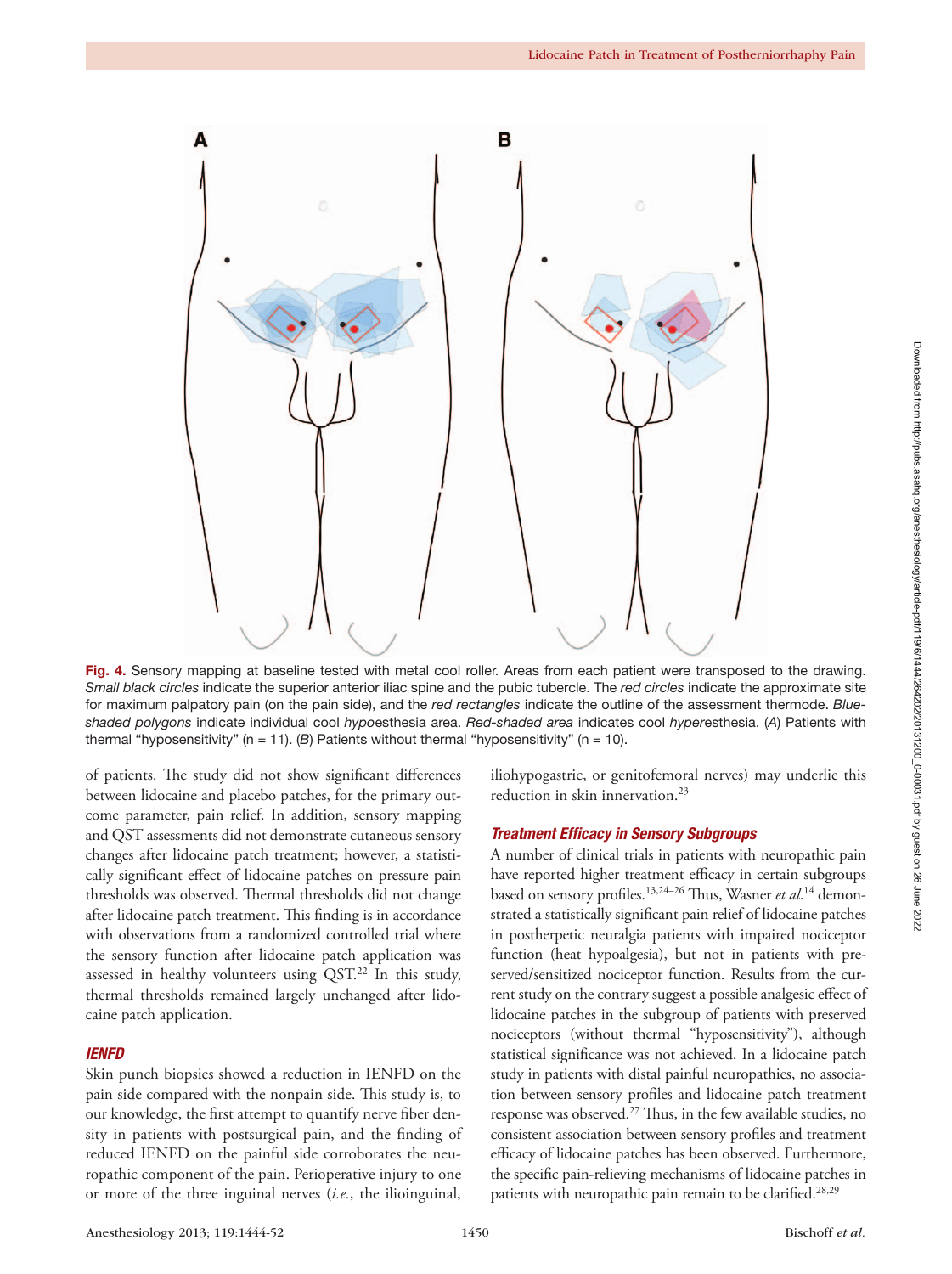| $\Delta$ Values                                | Lidocaine                  | Placebo                         | P Value           |
|------------------------------------------------|----------------------------|---------------------------------|-------------------|
| With thermal "hyposensitivity" ( $n = 11$ )    |                            |                                 |                   |
| $\triangle WDT$ , (°C)                         | $-0.43$ ( $-2.21$ to 1.36) | $0.18$ (-2.39 to 2.76)          | 0.71              |
| $\triangle$ CDT (°C)                           | $-2.05$ ( $-7.56$ to 3.45) | $-2.45$ ( $-6.87$ to 1.96)      | 0.91              |
| $\triangle HPT$ (°C)                           | $0.36$ (-0.85 to 1.58)     | $1.17(0.17 - 2.18)$             | 0.32              |
| $\triangle$ PPT (kPa)                          | 33.0 (5.42-60.58)          | $-12.0$ ( $-33.7$ to 9.65)      | 0.008             |
| $\Delta$ STH (NRS)*‡                           | $0.00$ (-1.00 to 1.18)     | $0.00$ (-1.18 to 1.18)          | 0.76†             |
| Without thermal "hyposensitivity" ( $n = 10$ ) |                            |                                 |                   |
| $\triangle WDT$ (°C)                           | $0.55$ (-2.10 to 3.20)     | $-0.10$ ( $-2.25$ to 2.05)      | 0.64              |
| $\triangle$ CDT (°C)                           | $-2.75$ ( $-7.80$ to 2.30) | $-0.20$ ( $-1.55$ to 1.15)      | 0.29              |
| $\triangle HPT$ (°C)                           | 1.02 ( $-0.86$ to 2.90)    | $-0.18$ ( $-1.95$ to 1.59)      | 0.13              |
| $\triangle$ PPT (kPa)                          | $30.5(5.08 - 55.9)$        | 10.2 $(-11.6 \text{ to } 31.2)$ | 0.28              |
| $\Delta$ STH (NRS)*                            | $0.00(0.00 - 0.00)$        | $0.00$ (-1.58 to 1.53)          | 0.83 <sub>†</sub> |
| All patients ( $n = 21$ )                      |                            |                                 |                   |
| $\triangle WDT$ (°C)                           | $0.04$ (-1.40 to 1.47)     | $0.05$ (-1.49 to 1.59)          | 0.99              |
| $\triangle$ CDT (°C)                           | $-2.39$ ( $-5.80$ to 1.03) | $-1.38$ ( $-3.64$ to 0.87)      | 0.63              |
| $\triangle HPT$ (°C)                           | $0.68$ (-0.33 to 1.68)     | $0.53$ (-0.42 to 1.48)          | 0.80              |
| $\triangle$ PPT (kPa)                          | 31.8 (14.7–48.9)           | $-1.43$ ( $-16.3$ to 13.4)      | 0.007             |
| $\Delta$ STH (NRS)*                            | $0.00(0.00 - 0.00)$        | $0.00$ (-0.44 to 1.00)          | $0.65\dagger$     |

Values are mean (95% CI). Δ value is posttreatment minus pretreatment value. *P* values indicate paired comparisons of Δ values (lidocaine *vs*. placebo [paired *t* test]). Positive differences for WDT, HPT, and PPT, and negative differences for CDT, indicate increased thresholds after treatment.

\* Median (95% CI). † Wilcoxon signed-rank test. ‡ The suprathreshold heat pain perception was rated as 0 in one patient.  $CDT = cool detection threshold$ ; HPT = heat pain threshold; NRS = Numerical Rating Scale; PPT = pressure pain threshold; STH = suprathreshold heat pain perception; WDT = warmth detection threshold.

## *Deep Inflammatory Pain*

In a subgroup of PIPP patients, a continued inflammatory response to the implanted mesh may contribute to the persistent pain state. $^{23}$  The presence of deep inflammatory pain may contribute to the lack of pain-relieving effect observed because lidocaine patches are assumed to exert their action on cutaneous afferents. However, the increased pressure pain thresholds observed in the current study after lidocaine patch treatment may indicate an effect of lidocaine on deep tissue sensitivity, although not translating to an overall painrelieving effect in this patient group.

## *Central Sensitization*

Central sensitization is considered to play an important role in development and maintenance of neuropathic pain<sup>23,30</sup> and may explain the lack of pain-relieving effect observed in this

study. Thus, it may be speculated that the treatment period of 2 weeks used may be an insufficient period to attenuate central sensitization. Nevertheless, in patients with various focal peripheral neuropathic pain syndromes, a statistically significant pain relief with lidocaine patches compared with placebo was observed in a study with a treatment period of 7 days.31 In addition, in patients with postherpetic neuralgia, a statistically significant pain reduction with lidocaine patches compared with placebo was observed after only 4h of patch application, $32$  and recently, a treatment trial duration of 2–3 weeks have been recommended for lidocaine patches.<sup>6,33</sup>

## *Limitations and Advantages*

One limitation of the current study is the multiple comparisons made, increasing the likelihood of type I errors due to mass significance. We attempted to reduce this risk by using

Table 4. Assessments of IENFD on the Pain Side and Nonpain Side

|                                                | Pain Side (IENFD/mm) | Nonpain Side (IENFD/mm) | P Value |
|------------------------------------------------|----------------------|-------------------------|---------|
| With thermal "hyposensitivity" ( $n = 11$ )    | $2.0(0.2 - 3.8)$     | 6.8 (4.0–9.6)           | 0.02    |
| Without thermal "hyposensitivity" ( $n = 10$ ) | $4.8(2.6 - 7.1)$     | $7.5(5.7-9.4)$          | 0.08    |
| All patients ( $n = 21$ )                      | $3.3(1.9 - 4.8)$     | $7.1(5.6-8.7)$          | 0.003   |

Values are mean (95% CI). *P* values indicate paired comparisons of IENFD (pain side *vs*. nonpain side [paired *t* test]). IENFD = intraepidermal nerve fiber density.